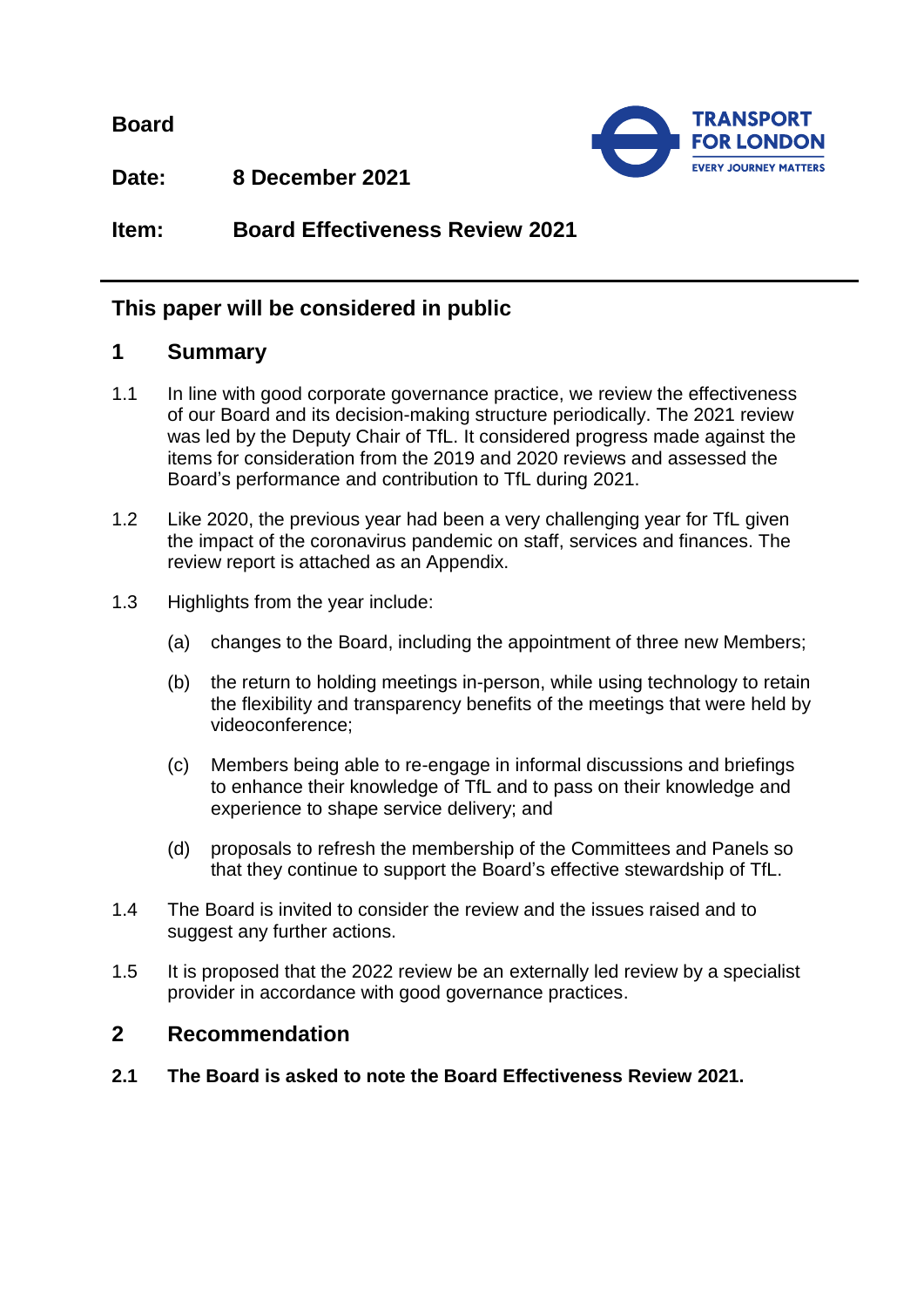# **3 Background**

- 3.1 In line with good corporate governance practice, we review the effectiveness of our Board and its decision-making structure periodically, including regularly commissioning an external review. The review reports are submitted to the Board for discussion.
- 3.2 The 2020 review was led by the Deputy Chair and was submitted to the Board on 9 December 2020. For comparative purposes, the 2021 and 2020 reviews used the same themes as the externally led 2019 review, which are designed to assess the boards of complex organisations. Like 2020, the outcomes of the 2021 review recognise the continued significant impact that the coronavirus pandemic has had on TfL's staff, services and finances.
- 3.3 TfL proposes to appoint a specialist provider to lead the next Board Effectiveness Review in 2022, in accordance with good governance practice which recommends that externally led reviews are held every three years.

# **4 Outcome of the 2021 Board Effectiveness Review**

- 4.1 The 2021 review covered the following themes:
	- (a) the role of the Board particularly its engagement and focus in a time of national and organisational crisis caused by the coronavirus pandemic;
	- (b) Board composition;
	- (c) Board culture and relationships; and
	- (d) Board committees, panels and reporting.
- 4.2 A copy of the review report is attached as an appendix to this paper.
- 4.3 The review concludes that the Board is operating effectively and has continued to add real value to TfL during the year. Like all reviews, it seeks to identify areas where further improvements could be made. For the most part, these relate to issues raised in the 2019 and 2020 Review:
	- (a) Board composition was progressed but more work will be required in future recruitment process to fully meet the aspiration of having a Board that reflects the economically active composition of London; and
	- (b) continued focus on stakeholder engagement, which was impacted by staff time and resource being focussed on managing the impact of the coronavirus pandemic, managing finances and engaging in negotiations on funding.
- 4.4 The Board is asked to consider the outcome of the review.

### **Appendices to this paper**

Appendix 1: Board Effectiveness Review Report 2021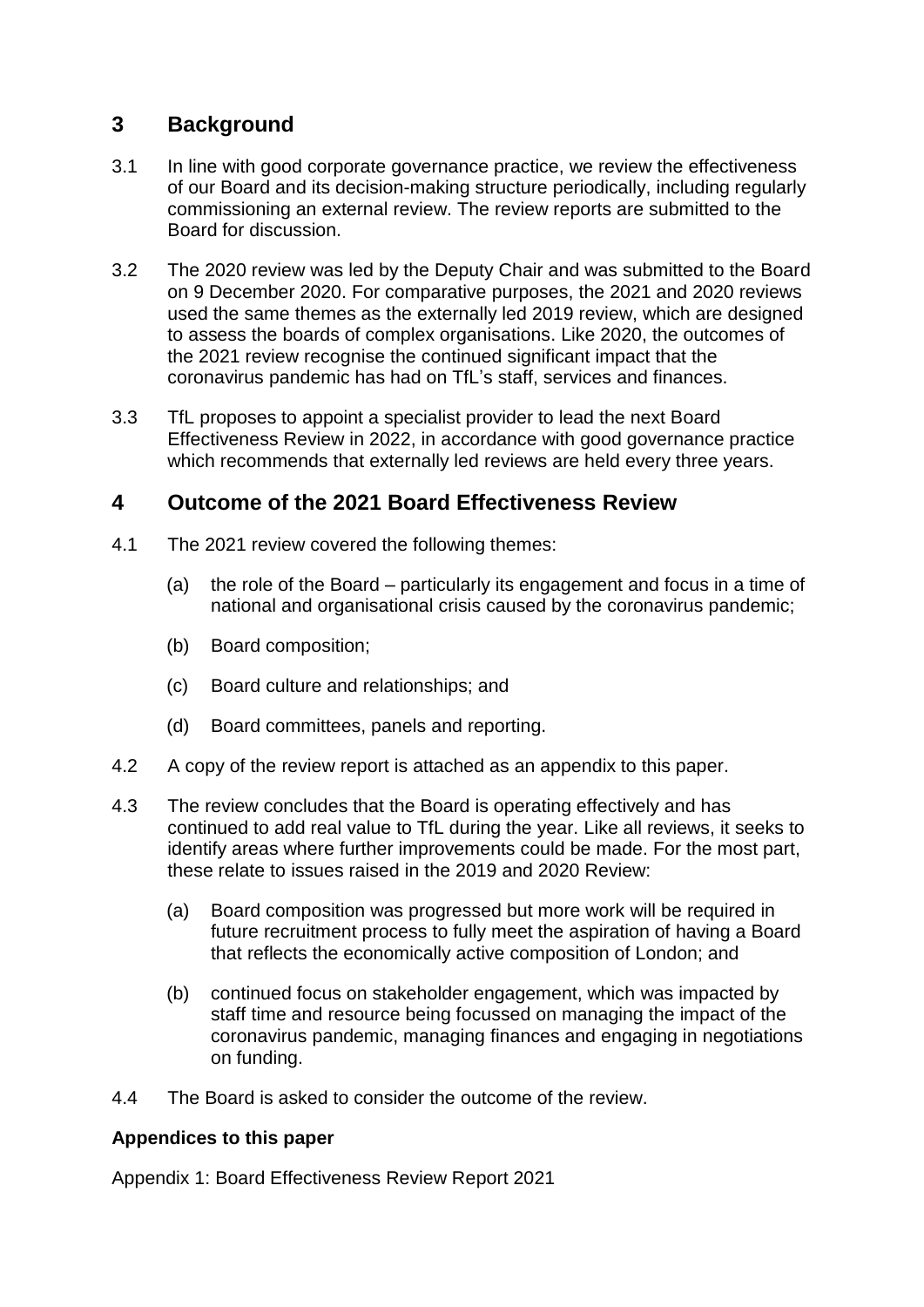### **Background Papers**

Board Effectiveness Review papers and updates 2019 and 2020. [Mayor of London press release on Lord Kerslake Housing Delivery Review](https://www.london.gov.uk/press-releases/mayoral/lord-kerslake-launches-housing-delivery-review)

Contact Officer: Howard Carter, General Counsel<br>Email: HowardCarter@tfl.gov.uk [HowardCarter@tfl.gov.uk](mailto:HowardCarter@tfl.gov.uk)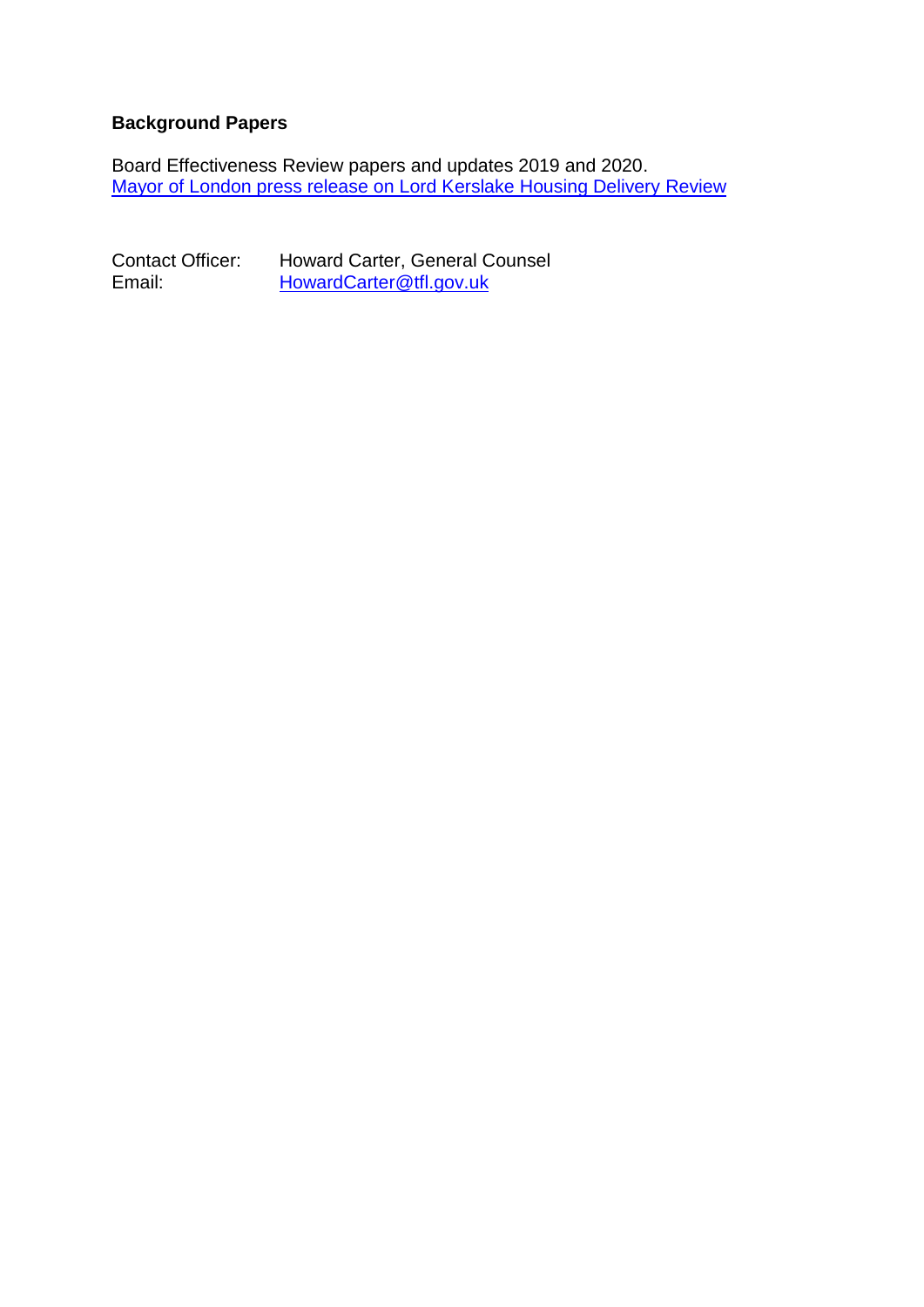# **Board Effectiveness Review 2021**

## **1 Introduction**

- 1.1 In line with good corporate governance practice, we review the effectiveness of our Board and our decision-making structure periodically, including regularly commissioning an external review. The last external review was conducted by Deloitte's Board Advisory team in 2019. It recognised positive changes in the Board's effectiveness across all areas of review scope, particularly in contrast to the external review in 2015. While most of the recommendations in that review were implemented, some were outstanding due to the impact of the coronavirus pandemic, including the deferral of the Mayoral election in relation to Board composition changes.
- 1.2 This report covers progress on addressing the remaining actions from the 2019 and 2020 reviews, an evaluation of Board effectiveness during the year and suggestions of areas for consideration to seek to achieve ever better practice.
- 1.3 2020 and 2021 have been among the most challenging years ever for our organisation, due to the impact of the coronavirus pandemic on staff, services and finances.
	- (a) **managing the impact of the coronavirus pandemic on staff and services.** At the start of the first national lockdown, TfL focussed on retaining the connectivity of services, albeit with some reduced frequency, to ensure that NHS and other key workers were able to get to work. Many of TfL's staff were directly impacted by the virus, with many staff having to isolate and, at the time of writing, 103 staff and contractor deaths. The Board has engaged on how TfL has responded to the impacts of the pandemic on customer safety and service provision, staff safety, both mental and physical and lessons learned;
	- (b) **managing the impact of the coronavirus pandemic on TfL's finances.** Prior to the lockdown in late March 2020, our net cost of operations (our net deficit after considering financing and capital renewals costs) was on track to be £100m better than our revised budget for 2019/20 and almost £220m better than 2018/19. We had built up our cash reserves to just over £2bn to enable us to be more agile in our investment programme spend and to strengthen our financial resilience against the challenges we faced from a continued subdued economy and uncertainty around the final terms of the UK's exit from the European Union. The lockdown had a devastating impact on our main sources of income, the farebox and revenue from advertising and leasing, while our cost of operation remained substantially the same. Considerable time and effort has been invested in supporting staff in a series of short-term funding negotiations to ensure TfL remains a going concern and with how TfL can address the new conditions attached to each settlement;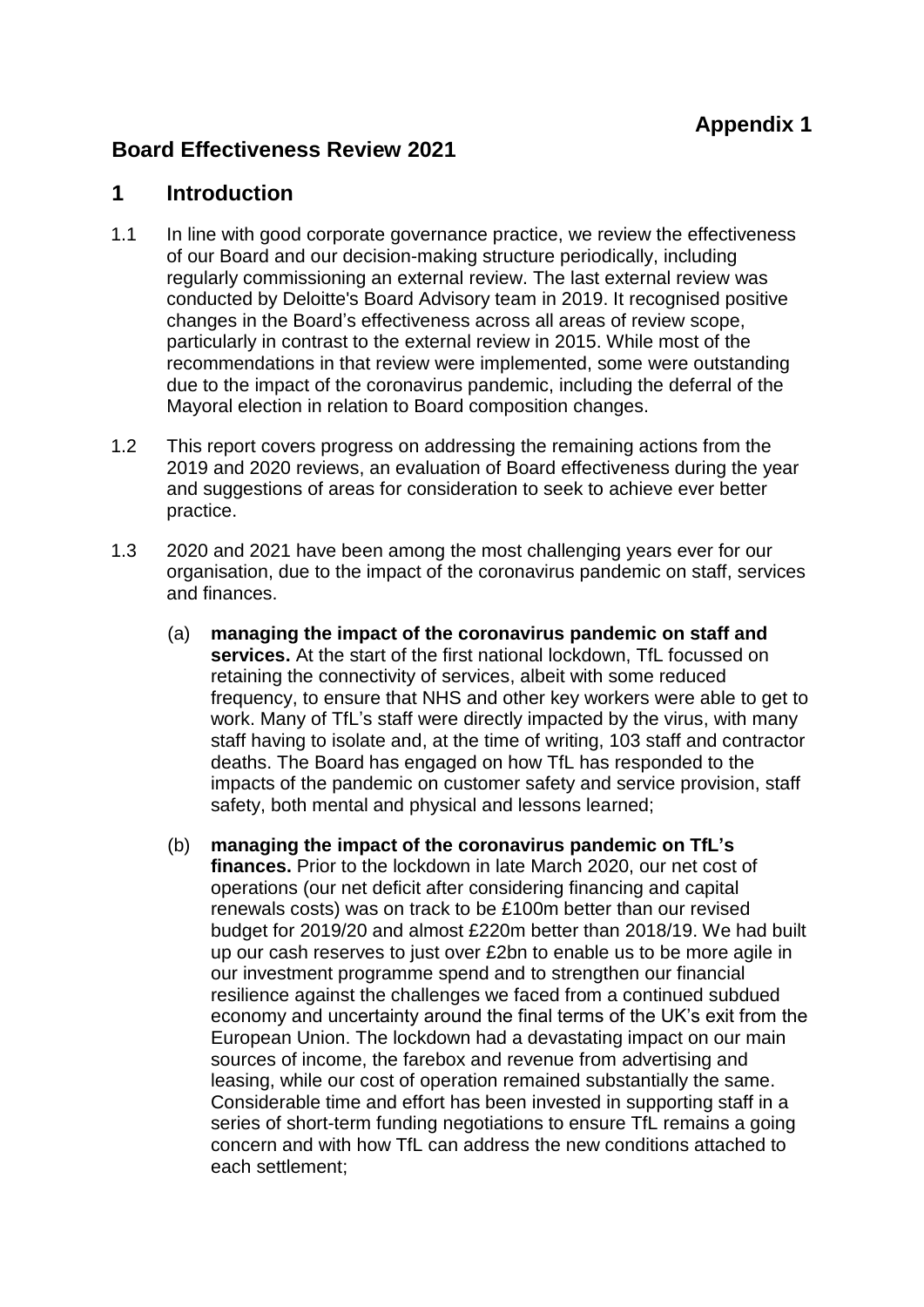- (c) managing decision-making and Board engagement remotely, under the period we were covered by the flexibility of meetings regulations and then as we have moved into holding hybrid and in-person meetings.
- 1.4 I have conducted this review through:
	- (a) personal observation of Board meetings and briefings;
	- (b) discussions with Members, particularly in 1:1 discussions, and when seeking the views of members on possible reappointment and with the Chairs of the Committees and Panels;
	- (c) discussions with the most senior staff; and
	- (d) a desktop review of key Board governance documentation, which included minutes and papers for meetings of the Board, committees and panels and their Terms of Reference.
- 1.5 The 2021 review covered the following themes, which match the themes of the 2019 (externally led) and 2020 reviews:
	- (a) the role of the Board in particular, its engagement in relation to the coronavirus pandemic and funding;
	- (b) Board composition;
	- (c) Board culture and relationships; and
	- (d) Board committees, panels and reporting.

### **2 Role of the Board**

- 2.1 The 2020 review listed two items from the 2019 review that had been impacted by lockdown and should be addressed as we moved into recovery:
	- (a) time to be allocated for informal engagement, including on the Business Plan;
	- (b) Members will be invited to TfL stakeholder engagement events once they restart and investment programme approval papers (and papers more generally) will include more information on engagement with and the view of stakeholder to TfL's proposals and services.

#### **Informal engagement**

2.2 The 2019 review suggested we consider more opportunities for the Board to provide strategic guidance and to have a wider stewardship role. This was to be addressed through more specific time set aside for informal briefings and open discussions, which were included in the 2020/21 meeting calendar, and more opportunities for site visits.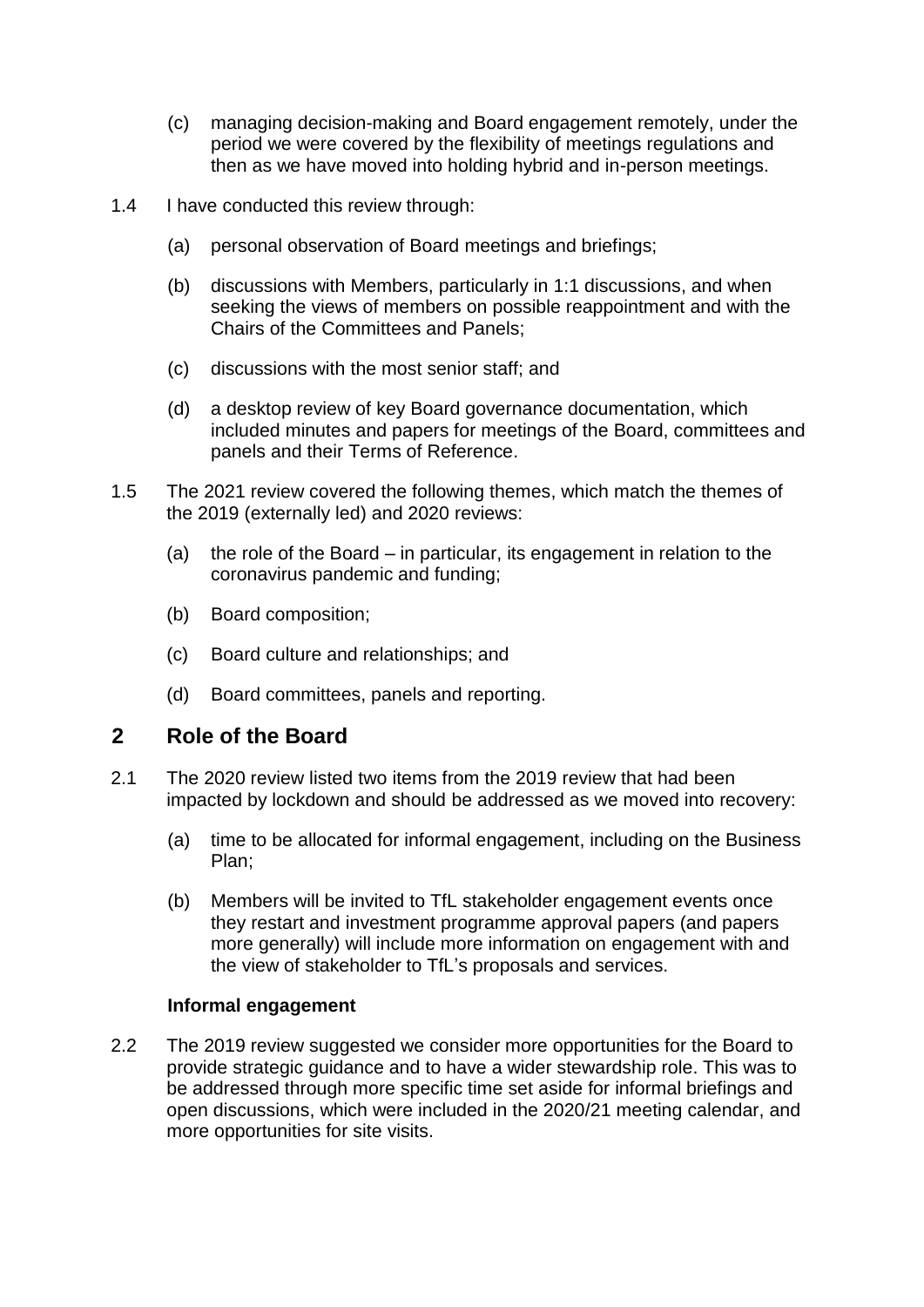- 2.3 For most of 2020, lockdown meant site visits were put on hold and informal briefings concentrated on discussions on financial matters. The bandwidth of senior staff was almost entirely focused on the welfare of staff and service users and discussions with Government to support short term funding settlements. From September 2020, we made greater use of Teams to actively engage Members on a wide range of topics. During 2021, the number of briefings outside of funding substantially increased and covered a range of topics including:
	- (a) Viewpoint (staff) Survey outcomes and University College London report on bus driver deaths from Covid-19;
	- (b) Strategic issues: Taxi and Private Hire Regulations, High-Speed 2 issues and challenges for TfL, input into the key documents such as our Sustainability Report, Corporate Environment Plan and Energy Purchasing Procurement and the work and impact of our Independent Disability Advisory Group and our plans for pandemic recovery; and
	- (c) Crossrail: deep-dive briefings on issues key to the successful delivery of the project and the future operation of the Elizabeth line.
- 2.4 Members also actively engaged with and addressed events to celebrate the Steps Into Work graduations, the International Women's Day Gala Event and a Black History Month event celebrating contributions made by black engineers throughout history. Feedback from staff attending these events was very positive on the contribution and engagement of Members.
- 2.5 From September 2021, we restarted attendance at in-person events with a visit to the new stations at Nine Elms and Battersea Power Station on the Northern line before the extension opened and a demonstration of the benefits of the Direct Vision Standard from the cab of a five star rated vehicle.
- 2.6 The Board's engagement on these topics, as well as through the usual business of its Committees and Panels, has added real value to the organisation and ensured that members continue to have a broad understanding of the operation of the organisation.
- 2.7 Members individually and collectively continued to support senior staff and the organisation in reviewing finances and reducing costs and progress against funding conditions. There were two funding settlements during the year with a third imminent in December, with considerable input from Members.
- 2.8 The Board remains keen to regularly engage on strategic discussions, although long-term planning is difficult in the absence of a longer-term funding settlement.
- 2.9 Members have also been involved in interview panels to make appointments to senior roles including the Group Finance Director and Statutory Chief Finance Officer and the Director of Risk and Assurance.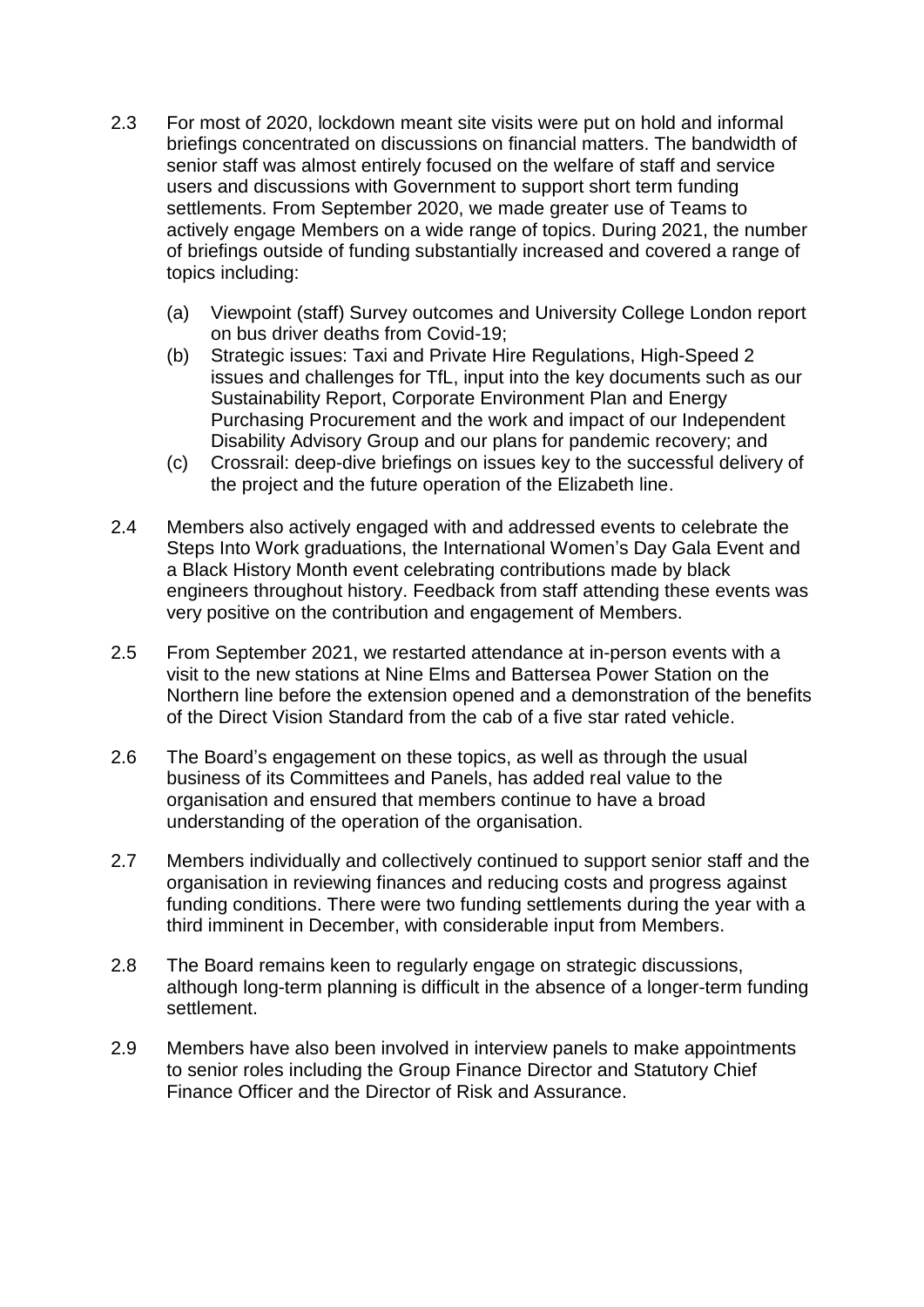**Members will be invited to TfL stakeholder engagement events once they restart and investment programme approval papers (and papers more generally) will include more information on engagement with and the view of stakeholder to TfL's proposals and services.**

2.10 Our meeting papers, including those relating to the investment programme, increasingly contain information on engagement with and the views of stakeholders and we will continue to improve this. We will also invite Members to Stakeholder events as they occur.

#### 2.11 **Issues for further consideration:**

- (a) We will continue to allocate more time for informal engagement, including on the Business Plan and risk management; and
- (b) We will invite Members to TfL stakeholder engagement events as they occur and continue to provide more information on engagement with and the view of stakeholders on TfL's proposals and services.

## **3 Board composition**

#### **Board appointments**

- 3.1 The 2019 Review recommended that:
	- (a) following the 2020 Mayoral Election, the Mayor should review the membership of TfL with a view to:
		- (i) further improving the progress made on ethnic diversity;
		- (ii) maintaining the progress made on gender diversity;
		- (iii) improving age diversity on the Board and how to better involve young people in the Board's decision-making; and
		- (iv) using staggered terms of appointment to facilitate this and future succession planning; and
	- (b) the Deputy Chair and Chairs of the committees and panels will review ways in which the role of a Vice Chair could be enhanced.
- 3.2 The coronavirus pandemic resulted in the Mayoral and London Assembly elections being deferred from May 2020 to May 2021 and had a significant impact on TfL's finances and operations. To ensure continuity, the Mayor extended to September 2021 the appointments of Members whose term of appointment was due to expire in September 2020. The appointments were made in the knowledge that two Members were likely to leave during or at the end of that period with Ron Kalifa OBE leaving in May 2021 and Dr Alice Maynard leaving in September 2021.
- 3.3 Following the deferred Mayoral election in May 2021, the Mayor reappointed himself as the Chair of TfL and, following a London Assembly Confirmation Hearing, reappointed the Deputy Mayor for Transport, Heidi Alexander, as the Deputy Chair of TfL.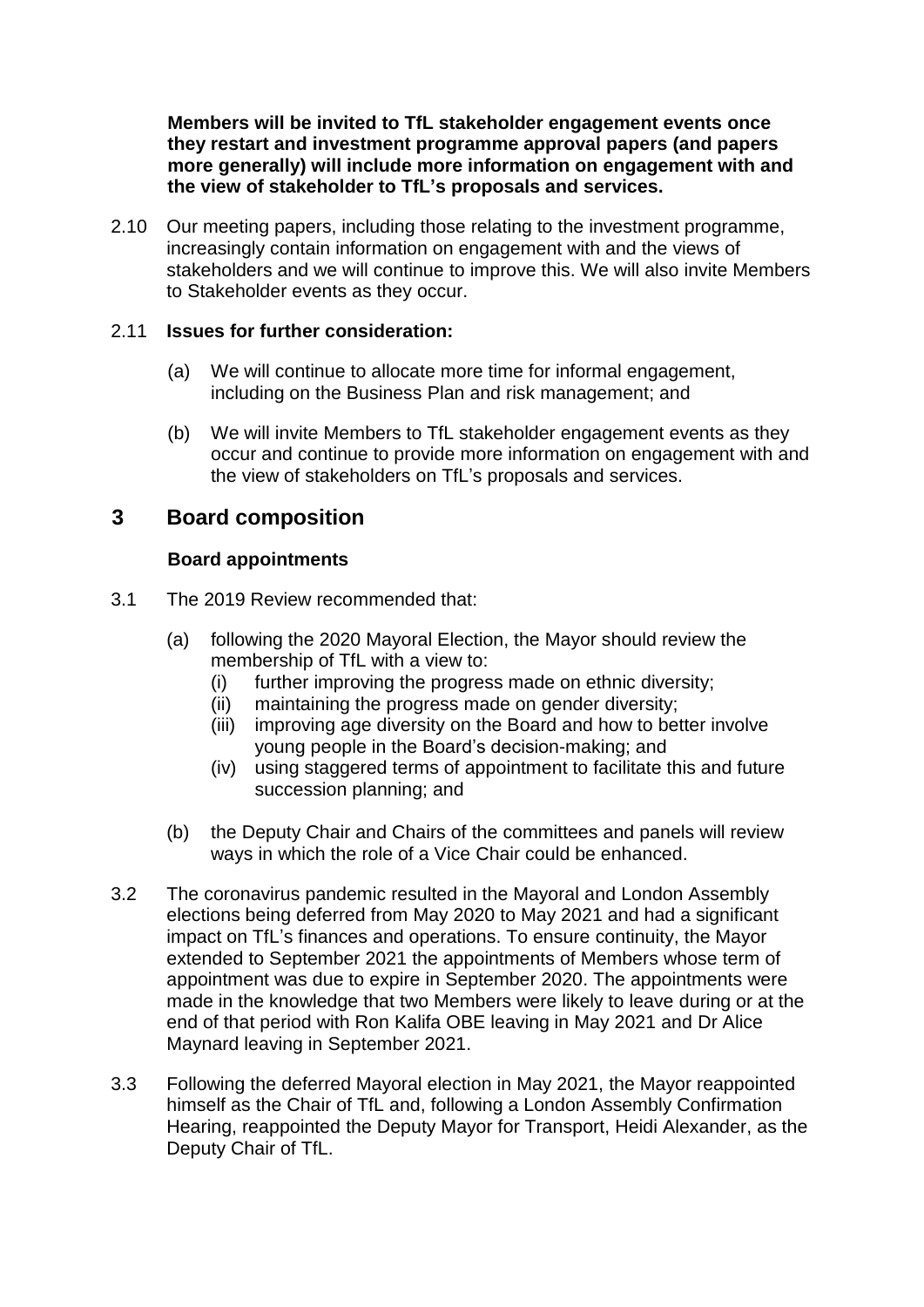- 3.4 In September 2021, the Mayor reappointed the following Members, whose terms of appointment expired on 5 September 2021, until 8 September 2024: Kay Carberry CBE, Prof. Greg Clark CBE, Bronwen Handyside, Anne McMeel, Dr Mee Ling Ng OBE, Dr Nelson Ogunshakin OBE, Mark Phillips, Dr Nina Skorupska CBE FEI, Dr Lynn Sloman MBE and Ben Story. Cllr Julian Bell's appointment to the Board is until 4 September 2022.
- 3.5 After an extensive recruitment process, on 11 November 2021, the Mayor appointed Anurag Gupta, Marie Pye and Peter Strachan to the Board until 8 December 2024.
- 3.6 The Mayor is committed to maintaining and improving the diversity of TfL and this includes its Board. Although the Board is drawn from people wider than London, he aspires for it to match the profile of economically active Londoners. The first Board that he appointed in 2016 created the most diverse Board that TfL had ever had. Following the recent reappointments and new appointments, the diversity of the Board is set out in the table below.

| <b>Diversity</b> | London<br>2021 | <b>Board</b><br>pre-2016 | <b>Board</b><br>2016 | <b>Board</b><br>2021 |
|------------------|----------------|--------------------------|----------------------|----------------------|
| Women            | 51%            | 23%                      | 60%                  | 50%                  |
| Men              | 49%            | 77%                      | 40%                  | 50%                  |
| <b>BAME</b>      | 39%            | $0\%$                    | 27%                  | 25%                  |
| <b>Disabled</b>  | 18%            | 6%                       | 13%                  | 6%                   |

- 3.7 The gender balance on the Board is very close to the London metric. While the BAME and Disabled representation on the Board is still below the London metric, the BAME representation is close to the highest position achieved for the Board in 2016. To address the underrepresentation of disabled people, the Board will continue to seek more information on and engagement with the Independent Disability Advisory Group.
- 3.8 The 2019 Board Effectiveness Review suggested a review of the age profile of Members. This remains a challenge, due to the broad range of knowledge, skills and experience required from the Board to provide the strategic oversight required for an organisation the size and complexity of TfL. Further consideration will be given as to how the views of younger people can be considered in decision-making.

#### **Member support**

3.9 The 2019 review suggested we consider if additional buddying arrangements between Members and management could be put in place (particularly across differing portfolio areas) to further enhance the use of Member skills within the Board environment. Good and regular engagement exists between Members and the Executive Committee outside of the meeting structure – this was particularly evident during the pandemic – including through regular briefings and site visits. In 2020 we committed to a review of buddying/lead member roles in 2021, following any changes to the Board.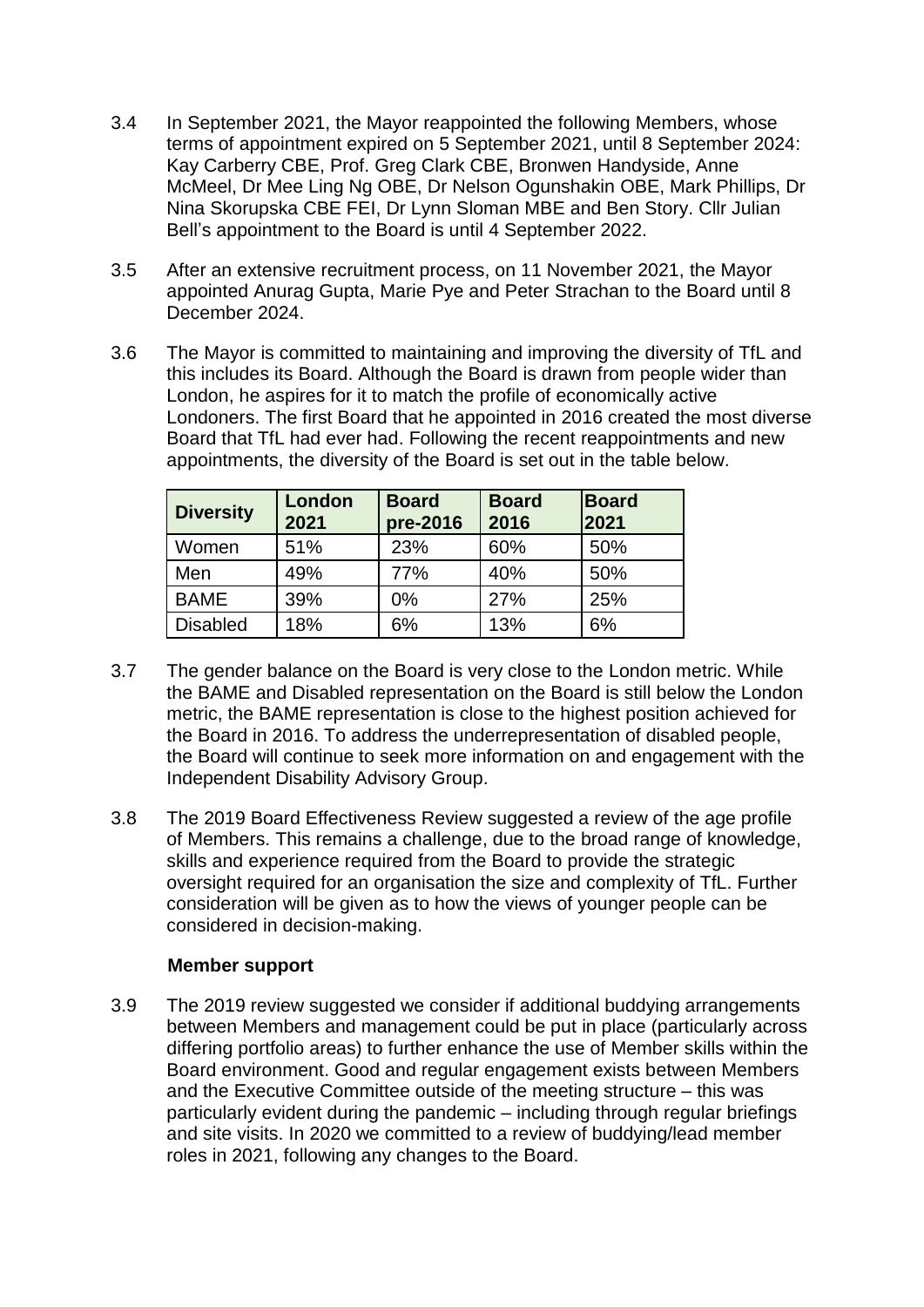- 3.10 Appointments to the Board have just been concluded in November 2021. Alongside that, changes are proposed to most of the Chairs and Vice-Chairs of our Committees and Panels. To facilitate the induction of new Members and to support the new Chairs and Vice Chairs opportunities for Members to support each other will be encouraged.
- 3.11 Each of the new Members has received induction materials and induction meetings and visits are being arranged.
- 3.12 In relation to the action to enhance the role of Vice-Chairs, all Vice-Chairs are invited to attend agenda planning and pre-meetings and to deputise in the absence of the Chair, both at the meeting and when presenting the report of the meeting to the Board. Further discussions are proposed with new Chairs and Vice Chairs early in 2022 to ascertain if they have further suggestions on how their roles could be enhanced and supported.

#### 3.13 **Issues for further consideration:**

- (a) We will maintain the aspiration for the Board to match the profile of London for all future recruitment and appointment processes; and
- (b) Existing Members are encouraged to provide support and guidance to the new Members and to all fellow Members in the transition to the new membership arrangements for the Committees and Panels.

#### **Government Special Representatives**

- 3.14 As part of the first funding package in 2020, the Government nominated two Special Representatives to attend meetings of the Board and one to attend all meetings of the Finance Committee and the Programmes and Investment Committee. We are confident that we are a well governed organisation and welcomed these appointments while we are in receipt of Government support for operational funding. We believe they bring greater Government understanding of our work and the seriousness with which we take our responsibilities.
- 3.15 In April 2021, Clare Moriarty DCB stood down, due to new work commitments. In June 2021, Becky Wood was appointed as her successor and has engaged actively in the meetings of the Finance Committee and Programmes and Investment Committee as well as at the Board.

## **4 Board culture and relationships**

4.1 The 2019 review commended the improvement in the Board's culture since the 2015 external review. The 2020 review discussed how the benefit of the improved culture was demonstrated through the Board's response and support to staff on the pandemic and consequential impact on staff, services and finances. This support was continued throughout 2021.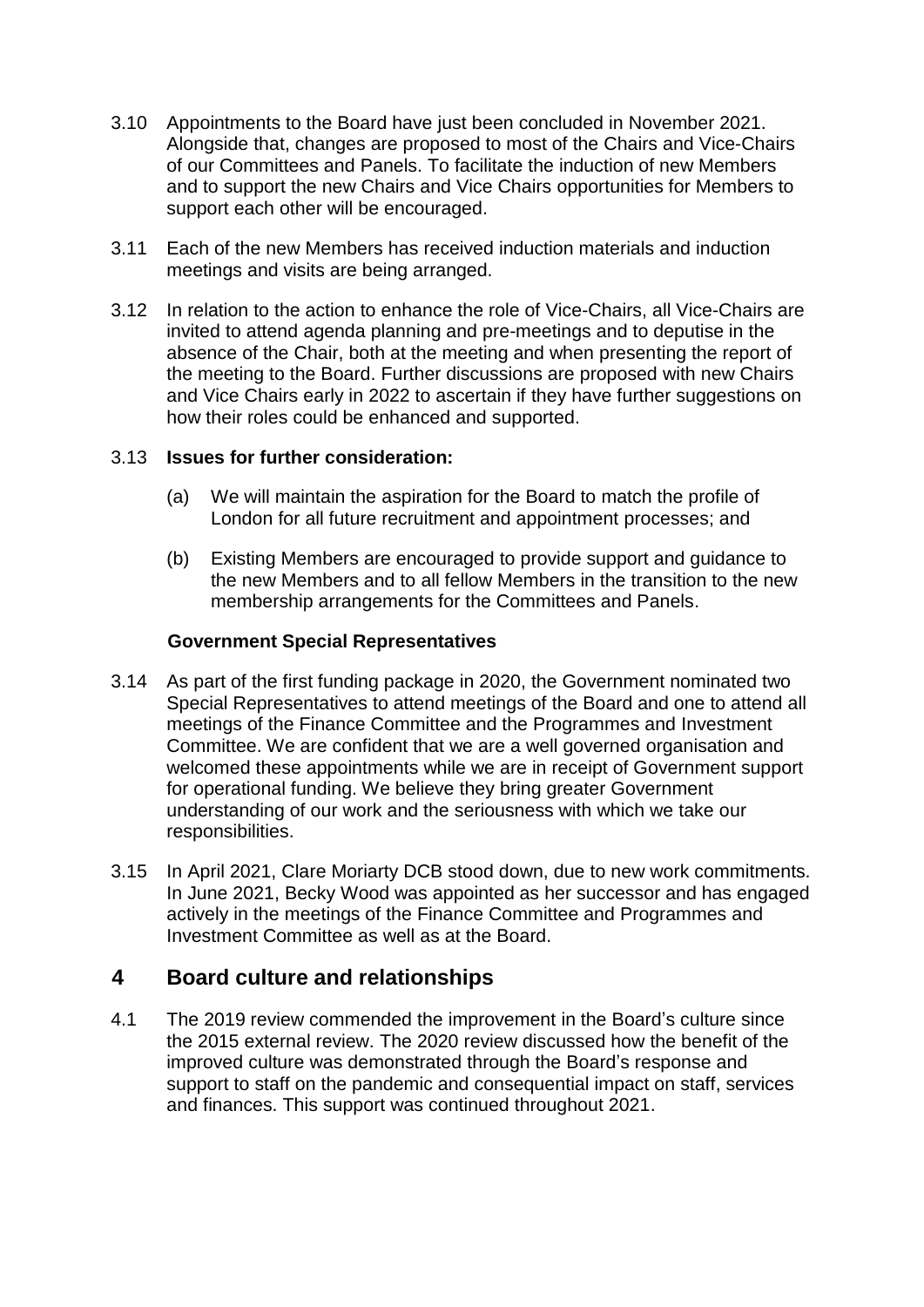- 4.2 A key issue for the Board in 2020 and in 2021 was not being able to meet inperson, which impacted both decision-making and the informal engagement and discussions that help to build and maintain relationships.
- 4.3 From August 2020 TfL benefitted from the flexibility of meeting regulations that enabled decisions to be taken by meetings held using videoconference. From September 2021, once social distancing requirements allowed, meetings were again held in person unless we were not able to achieve a quorum of Members in the room. During the periods that the regulations did not apply, TfL held meetings as if they did, save that decisions were taken under Chair's Action following the wider discussion of each item with Members. All meetings were recorded and available to view – and from August 2020 were contemporaneously webcast using enhanced technology – on TfL's YouTube Channel (and London.gov.uk for the Board) to ensure transparency in our decision making.
- 4.4 The 2020 Review recommended:
	- (a) that we incorporate greater use of technology and remote access into our meeting arrangements as social distancing restrictions are lifted;
	- (b) a continuous focus on reducing the time spent "presenting" papers (particularly at the Board) to allow more time for discussion, including Members submitting general information type requests offline or in advance of meetings; and
	- (c) the summaries in reports will aim to provide better signposting of key issues.

#### **Incorporate greater use of technology and remote access into our meeting arrangements as social distancing restrictions are lifted**

- 4.5 The return to in-person meetings required a significant amount of work and testing to equip our Palestra office meeting rooms with audio-visual technology of the quality required to hold and broadcast live meetings. This has, however, resulted in significant improvements to the technology, flexibility and accessibility of meetings.
- 4.6 The meetings held to date have run well. We have retained the technology and transparency improvement through the contemporaneous webcasting of our meetings and enabling Members to join the meetings via Teams, subject to a quorum of Members being present in the meeting room. To maintain the efficiency and flexibility of meeting arrangements, we have also retained the option for staff to participate in and support meetings using Teams.
- 4.7 The return to in-person meetings has enabled Members to reconnect through the informal engagement that occurs immediately before and after meetings, which will continue to develop its strong and supportive culture.
- 4.8 The Government has committed to reviewing and updating meeting legislation, which was written before the arrival of the internet and remote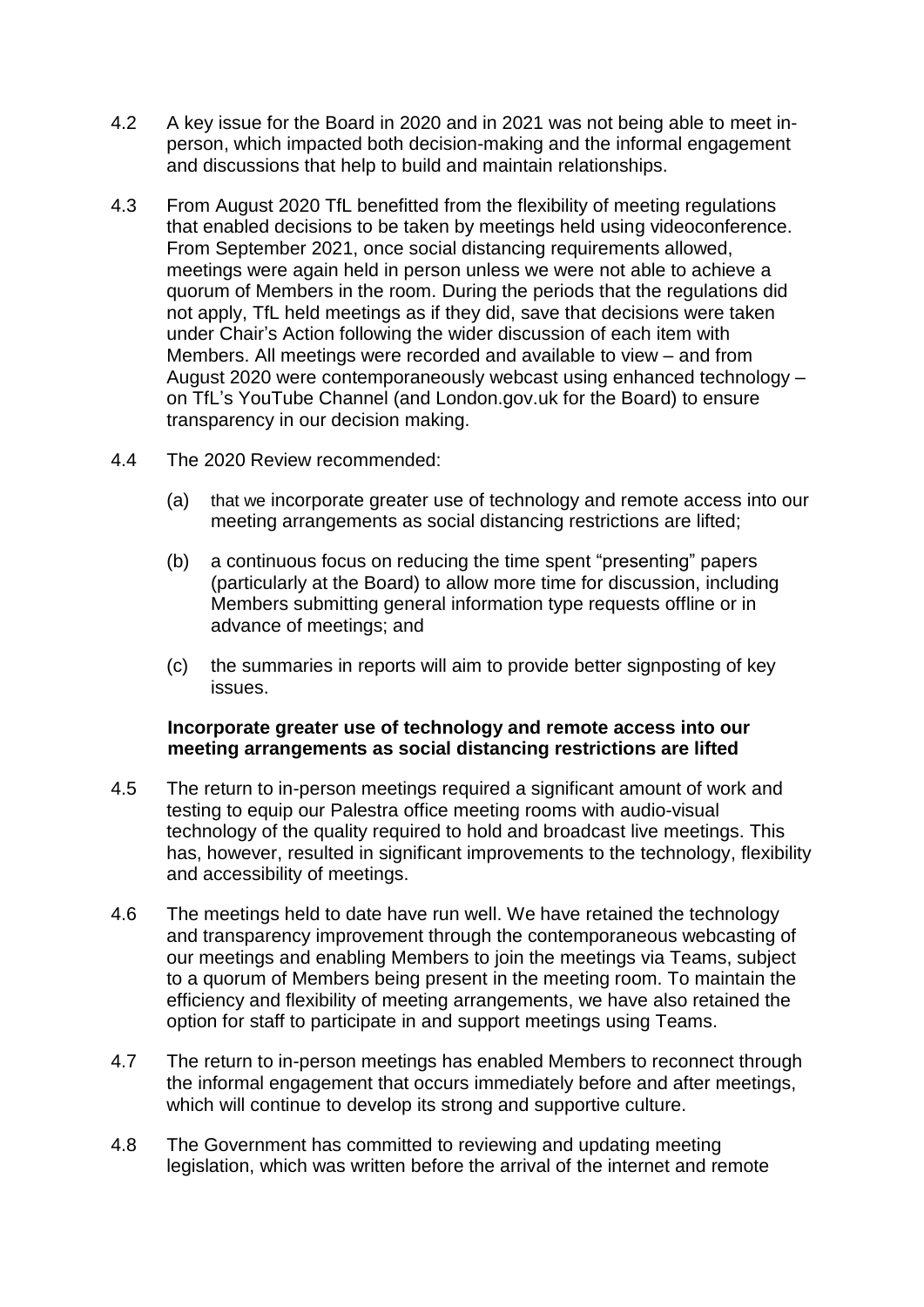meeting technology, with a view to permitting Members to join meetings via videoconference and we will look to make use of such flexibility, as and when regulations are put in place.

#### **A continuous focus on reducing the time spent "presenting" papers (particularly at the Board) to allow more time for discussion, including Members submitting general information type requests offline or in advance of meetings**

4.9 Staff have been increasingly encouraged to treat papers as read with focus on highlighting the key issues for consideration and any updated information following the publication of the papers. For example, the Commissioner's report to the Board now has a sharp focus on two or three key highlights, which has allowed more time for questions and discussion.

#### **Summaries in reports will aim to provide better signposting of key issues**

4.10 As part of this process, we continue to improve the executive summaries in papers to signpost the key issues for consideration.

#### 4.11 **Issues for further consideration:**

- (a) We will continue the focus on reducing the time spent presenting papers to allow more time for discussion;
- (b) We will continue to explore the use of technology to enhance Member engagement and the efficiency and transparency of our decision-making; and
- (c) We will continue refining the summaries in reports to provide better signposting of key issues.

### **5 Board committees, panels and reporting**

#### **Effective meetings**

- 5.1 Following the national lockdown in March 2020, flexibility of meeting regulations were introduced that enabled some local authorities to continue meeting and make decisions through videoconference (the meetings legislation is from the period before the internet and wide-spread use of videoconferencing). TfL was included in the regulations from 1 August 2020 until they expired in May 2021, when the Government chose not to renew them.
- 5.2 From April 2020, TfL held its meetings as if the regulations applied, except that decisions were taken by Chair's Action when required. The meetings of the Committees and Panels were also recorded and made available on TfL's YouTube Channel for the first time. Following significant work, TfL was able to contemporaneously webcast the meetings of its Committees and Panels from August 2021, in line with the usual practice for meetings of the Board.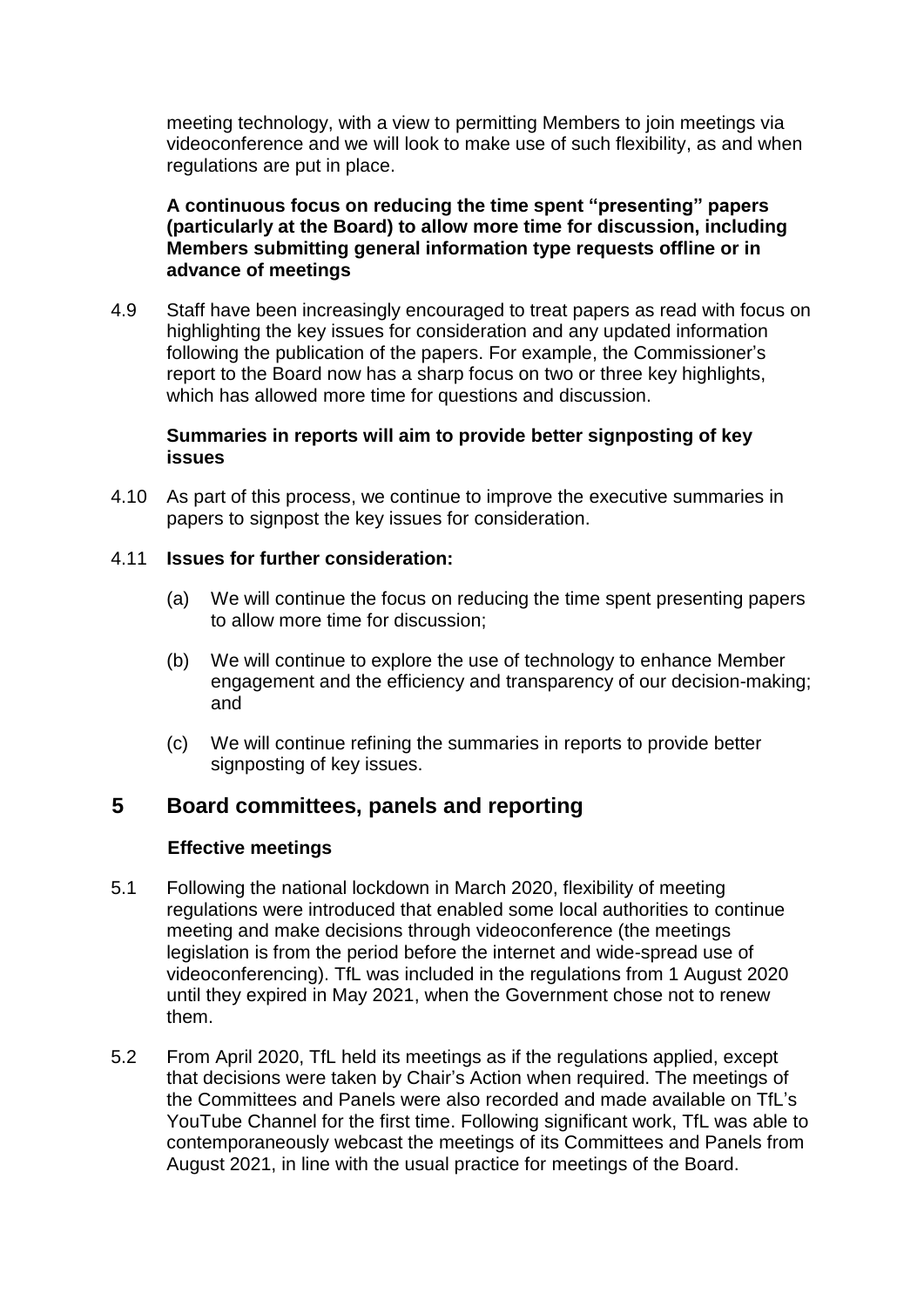- 5.3 Since September 2021, meetings have again been held in-person. Members can also attend remotely but will not count toward the quorum of the meeting.
- 5.4 Despite the changes to the ways that meetings have had to operate, we have continued to be able to meet in public, thoroughly discuss issues and take decisions in a timely, transparent and accountable manner.

#### **Meeting structure**

- 5.5 The meeting structure introduced in 2016 has remained effective.
- 5.6 We implemented a significant change in 2020 as part of the transition of Crossrail governance into TfL. We established a special purpose Elizabeth Line Committee, to provide Board oversight of the project. The Committee has quickly bedded down into an effective forum that provides oversight and constructive challenge to the delivery of the project. The need for this Committee will be kept under review as the construction of Crossrail comes to an end and the operation of the line is integrated into TfL's other operational activities.
- 5.7 One further change to the meeting structure is proposed for 2022.
- 5.8 The Mayor is committed to tackling the housing crisis in London and to build on his record-breaking delivery of genuinely affordable homes during his first term as Mayor. In October 2021, he appointed Lord Bob Kerslake to lead a housing delivery review to further improve and streamline housing development across the wider Greater London Authority (GLA) Group and deliver more of the genuinely affordable homes Londoners need. The review will examine housing delivery across the GLA Group and make recommendations to enable the Group to work together more effectively and benefit from collective experience and expertise. The review will also inform the best way to approach piloting a "City Hall developer" to further expand the supply of much-needed low-cost homes for Londoners. The review is expected to report shortly.
- 5.9 The effective use of TfL's land to generate income and to contribute to the Mayor's housing ambition are an important contribution to TfL's Financial Sustainability Plan.
- 5.10 Further to discussions between the Deputy Mayors for Transport and Housing, and subject to any recommendations from the Kerslake review being in alignment, it is proposed that TfL establish a Land and Property Committee from April 2022. The Committee will be supported by the Commercial Development Advisory Group and its membership is likely to include nonvoting external experts.

#### 5.11 **Issues for further consideration:**

(a) Proposals to establish a Land and Property Committee, including its membership, Terms of Reference and consequential changes to